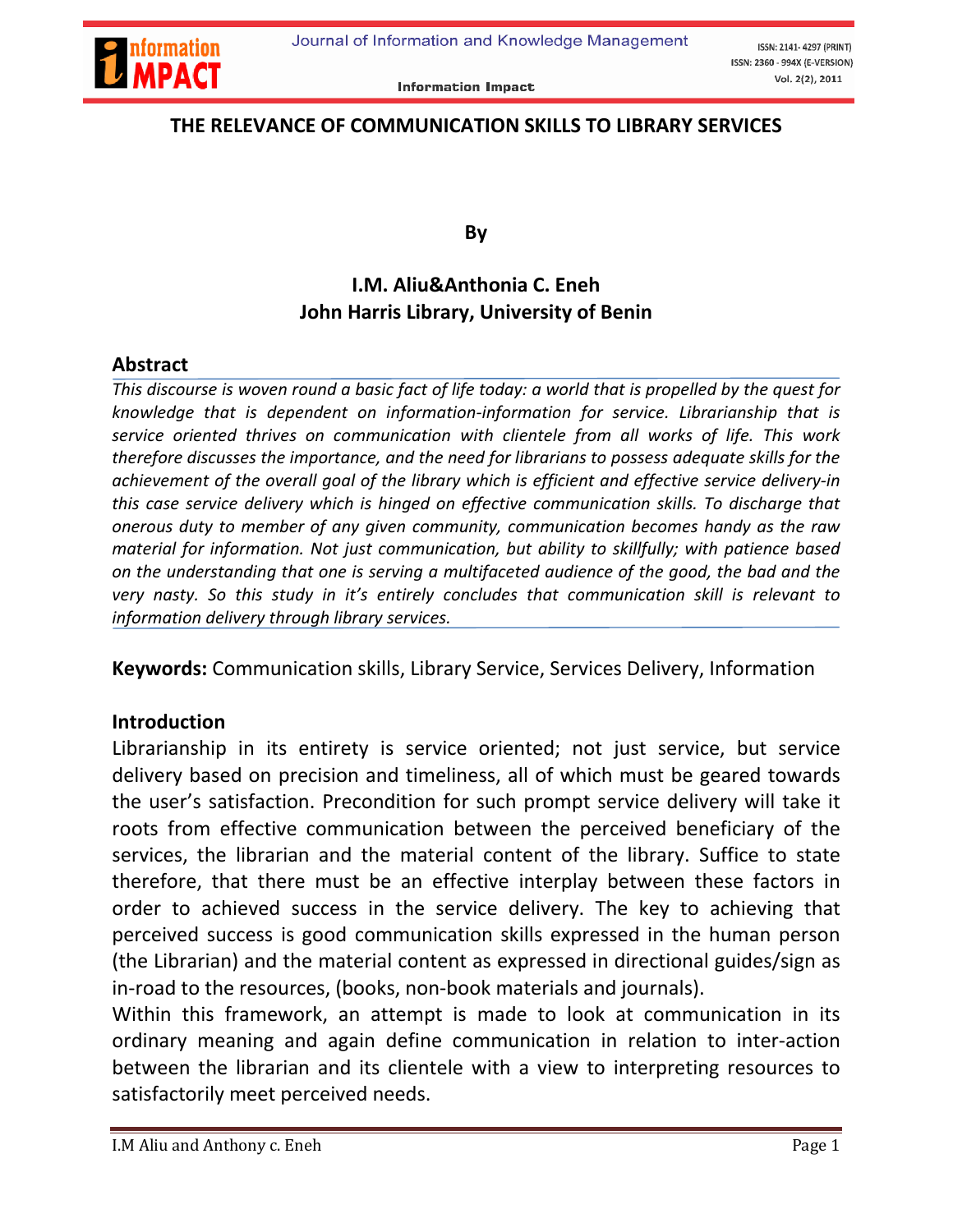The word 'communication' comes from the Latin word 'communicatio' meaning "making common or imparting". In the words of McQuail and Windah (1993), it is the transmission of information, ideas, attitudes, or emotion from one person or group to another; more briefly, it is social interaction through messages. It is therefore implied, that in communicating, we are trying to establish a common ground for understanding, for sharing thoughts, facts, ideas and attitude in order to meet desired goals and aspirations. James (1999) encapsulated the whole essence of communication to mean that, "it helps us to understand ourselves, to keep in touch with other people, to understand them and to predict their response to situations, also as the medium through which relationships are established, extended and maintained; provides a means by which people act and interact; exchange information and ideas; develop plans, proposals and policies, make decisions and manage men and materials"

Communication could be verbal or written. Written communication could be formal or informal. Whatever the nature it assumes all its forms will be addressed as they are all imperatives within the library context. Communication has many definitions from simplistic to complex; but the one that clearly serve our purpose is the manner of presentation/skill by which one person (or a group) shares and imparts information to another person (or group) so that people (or groups) clearly understand one another (Udall and Udall, 1979)

It is against the above background that Ray and Ray (2001) saw the world of information and communication as becoming more and more complex with each passing day and with each day there appear a multitude of improvements and new resources, both print and electronic. As the world has become complex, so the librarian as an intermediary between the resources and the user should have the ingenuity, deft and sophistication in interpreting the complex new resources. It is here that communication skills comes into play as the lubricant that keeps the machinery of the library operations functioning, as well as a means through which roles would be identified; clientele thoughts clearly articulated and processed to their satisfaction, and to create a network of interdependence relationship between the librarian and the clientele on a result oriented platform. At this juncture, we may have to a narrow communication down to specifics, as it relates to library transactions rather than the broad spectrum. On that note, we will look at oral communication in its variety of forms; intrapersonal, interpersonal and group. Cheek et al (2000) posit that communication is an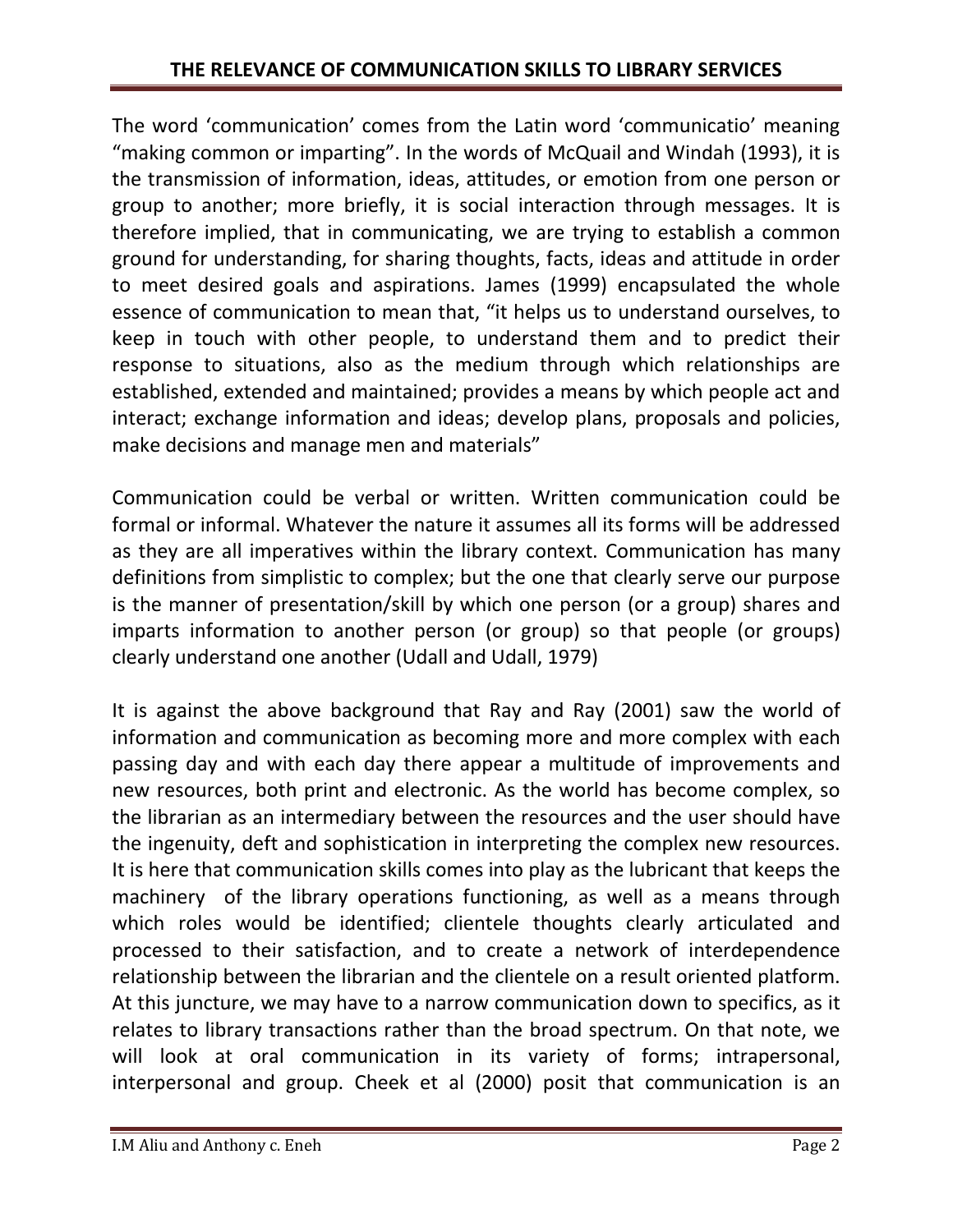omnipresent human process wherein we spend most of our working hours communicating, speaking, listening, reading, writing and interpreting non-verbal signs.

## Intrapersonal Communication

Intrapersonal Communication according to James, Ode and Soola (1999) is the process of information transfer which goes on within an individual. This is reflected within an individual who nurtures ideas and thoughts within himself before he gives vent to them. Before he does that he would have weighed, tossed over and over such thoughts or ideas before allowing them to escape from him. This process is necessary for a librarian whose stock in trade is to juggle into the minds of prospective library users; even at the very stage selecting materials to match the interest of varying users, creating subject heading for books and journals in the library. His ability to do that very well will assuage the frustration which users encountered when they have to approach any library collection via subject catalogue.

Interpersonal Communication: This is often referred to as face-face communication. It is the exchange of ideas and information between two people you and your friend, you and your boss in the library, you and your clientele; your colleagues in the office or any other person.

In this case, the librarian would not keep his ideas or information to himself. You share them directly with your clientele either face to face, or by telephone, other gadgets of information. Interpersonal communication dominates transactions in the library because librarianship is service based. Interpersonal communication has the singular advantage of immediate response. This is most applicable to a reference librarian, the porters at the library checkpoint and staff at the circulation desk. This is not to say that interpersonal communication is restricted to these sections alone.

Group Communication: A group is formed when three or more people come together, accidentally or by design, to work towards a specific goal. Group communication within the library context would involve librarians in various units (Readers services, technical services, even at the top management echelon) coming together to brainstorm on certain policy decisions that will enhance their efficient service delivery. It is for the effectiveness of this philosophy of Group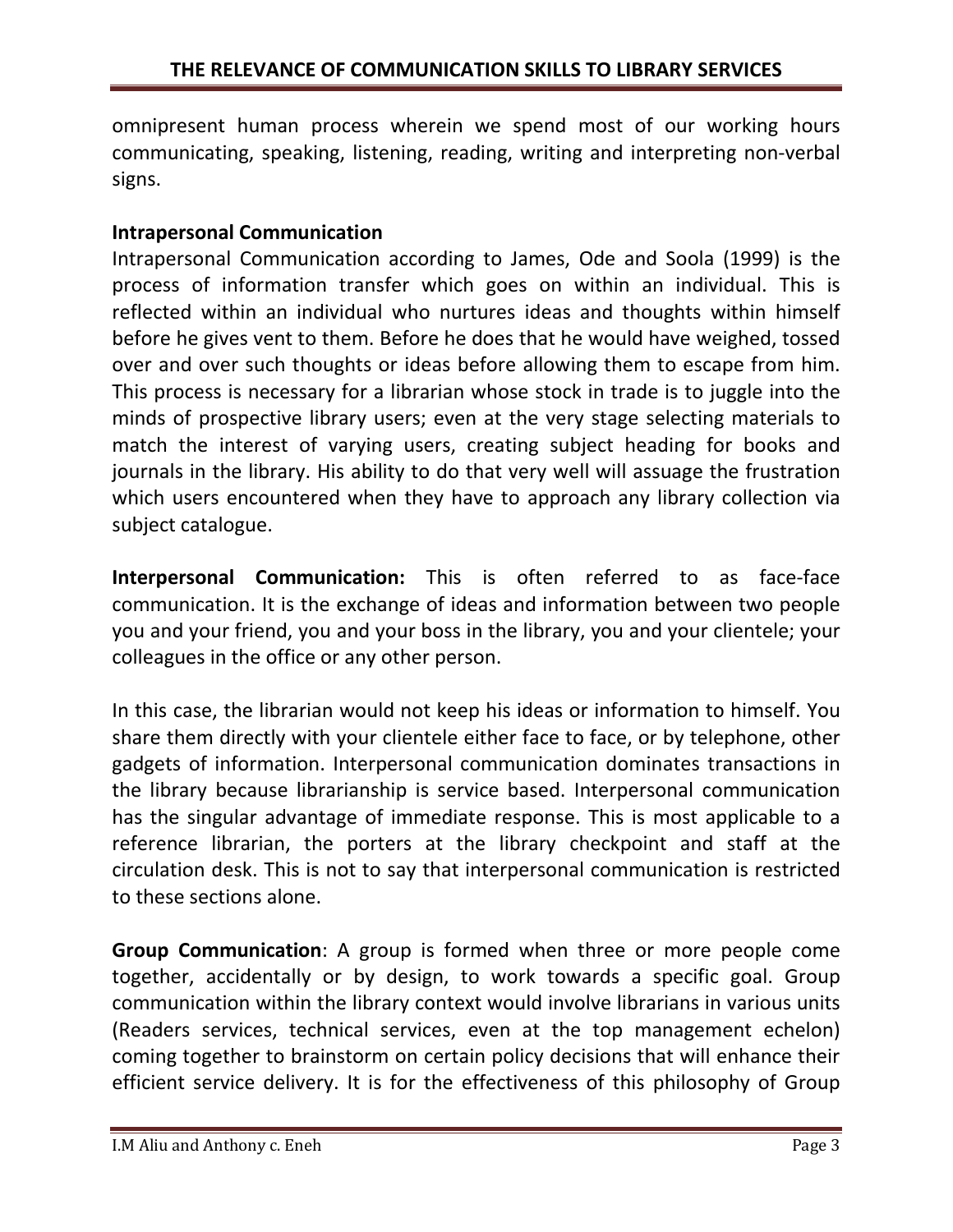Communication that John Harris Library of the University of Benin for examples operate at two managerial levels (the core Management and the expanded management), which includes the University Librarian, his two Deputies, Unit Heads as well as the heads of the various Faculty Libraries.

Whether intrapersonal, interpersonal or group, the point is that librarianship being service driven is woven round effective communication skills. Communication skills is therefore the live wire and hub around which efficient service delivery in the library resolves. Measurement of service delivery by staff and users satisfaction can therefore, to a very large extend, be tied to effective communication skills. So our goal through the use or oral communication process is not to simply communicate more but to communicate more effectively; communication that is result oriented and therefore manifested in user satisfaction.

How can this user's satisfaction be measured? User's satisfaction cannot be measured, if he (the Librarian) keeps to himself. There has to be a feedback, i.e. the beneficiary's reaction to the service obtained. As soon as we concern ourselves to the beneficiary's reaction to our services through feedback, we have expanded the one way communication model to a two way communication model. Feedback in its purest form is a monitoring device for librarians to evaluate the effectiveness of their communication prowess.

Feedback is therefore, an essential function in the communication process which has revolutionized communication thinking; as it engender the beneficiary's reaction to service rendered. Feedback in effect turns original beneficiary into a sender and original sender into a beneficiary. At this juncture, it is necessary to remark that communication skill as espoused above is an aspect of everyday activity which many librarians take for granted. Librarians assume that their own particular communicative activities, and perhaps those within the library as a whole, are adequate and efficient. The librarians communication skill is however, not a secondary or derived aspect of management, but one that is central to organizational activities as it is the basic process upon which other functions depends on their working and contribution to library goals. For this reason, it is important that librarians appreciate the significance of communication skills and make a conscious effort to consider, evaluate and modify their communication style and attitude. In this regard, individual's skills of communication should not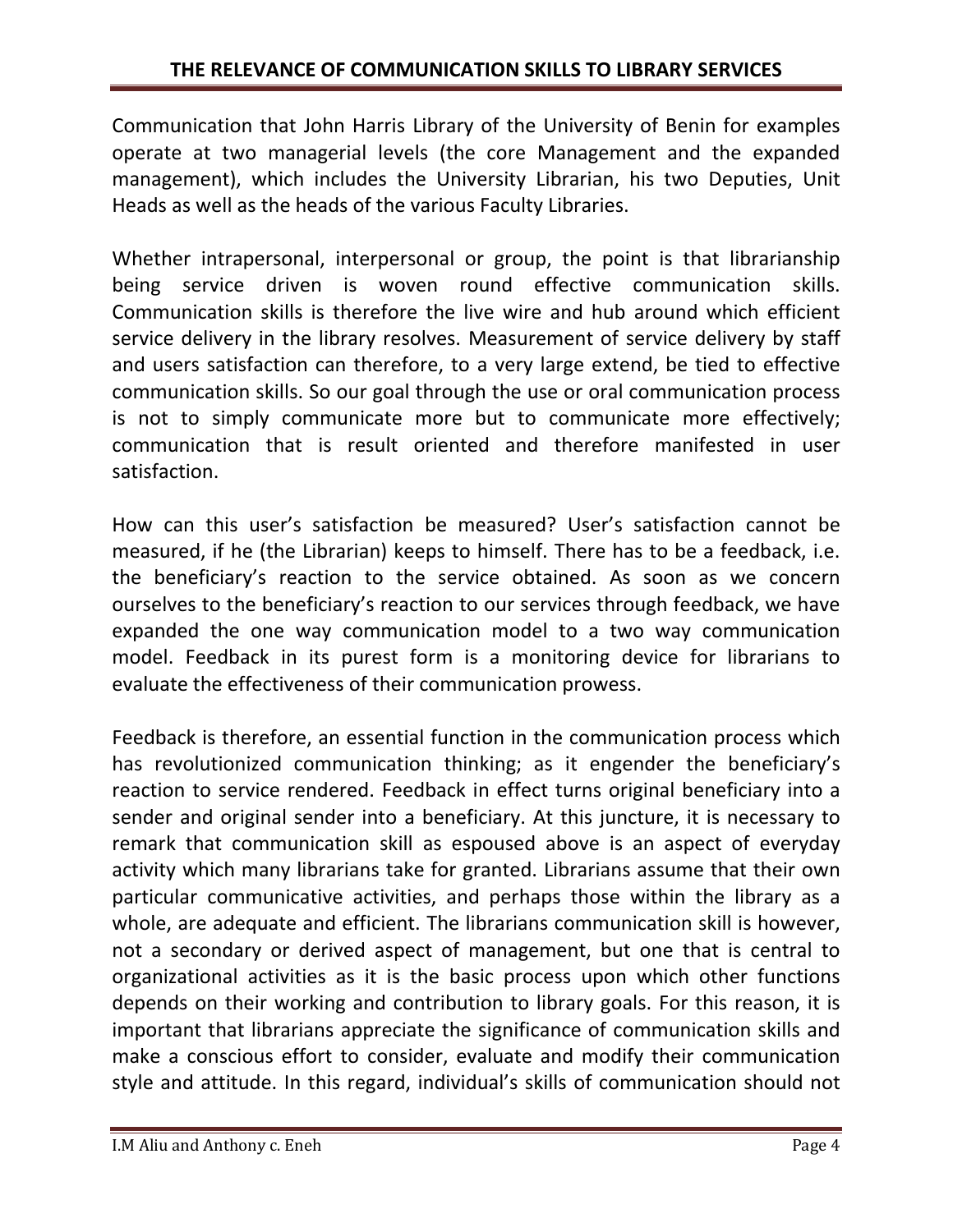be viewed or evaluated in isolation rather they should be seen as part of the total library management communication process, which in turn should be integrated in the light of general management philosophy.

The need for humans to transmit their thoughts and visions in an external medium to others, and the preservation of culture, brought about the idea of writing. The need to collect these writings for preservations so that they can be passed from one generation to the other could have been the harbinger of libraries (Aina, 2004). The material contents of this library in whatever format are at sometimes inaccessible to those who need them either as a result of wrong approach to them or misinterpretation of the knowledge content, so every librarian worthy of the profession must on daily basis be obsessed with the question – what information do I owe others so that they perform maximally in their assigned task, in what form, where, how and at what cost if any. The librarian, the library and its material contents are therefore the focal point of this discourse; most importantly however is the librarian's ability to interpret its clientele's thoughts, to meet his desires.

The librarian's strength in the articulation and interpretation of thoughts expressed or latent depends very largely on his understanding of the principle of communication skills. Here, he must demonstrate good listening skills built on patience; because some of the patrons could be very nasty and awkward in their presentation. Commenting on this, Byrne (1988) stated that 'user can sometimes be awkward and do not always state their wishes as clearly as we would like; the skilled intermediary will make them less awkward, less nervous and more articulateby welcoming them to the library' in this regard, user's satisfaction in all its ramifications is advocated, that is why Dixon, (1982) posed the following questions.

"Is your library service approachable? Are your staff approachable? Is joining the library an arduous ordeal?, or is it made a pleasure by the attitude and verbal approach of the staff and the way in which they handle such tender areas as identification and rules? Do you, if you deal with an enquiry give an impression of eagerness and efficiency, without being fawning or patronizing…? Do you convey to your enquirer the impression that he is welcome; or that his enquiry is an intrusion…? Do you continue talking to a colleague/friend/relative while a customer is waiting? He summed up by an admonition; saying: 'please make life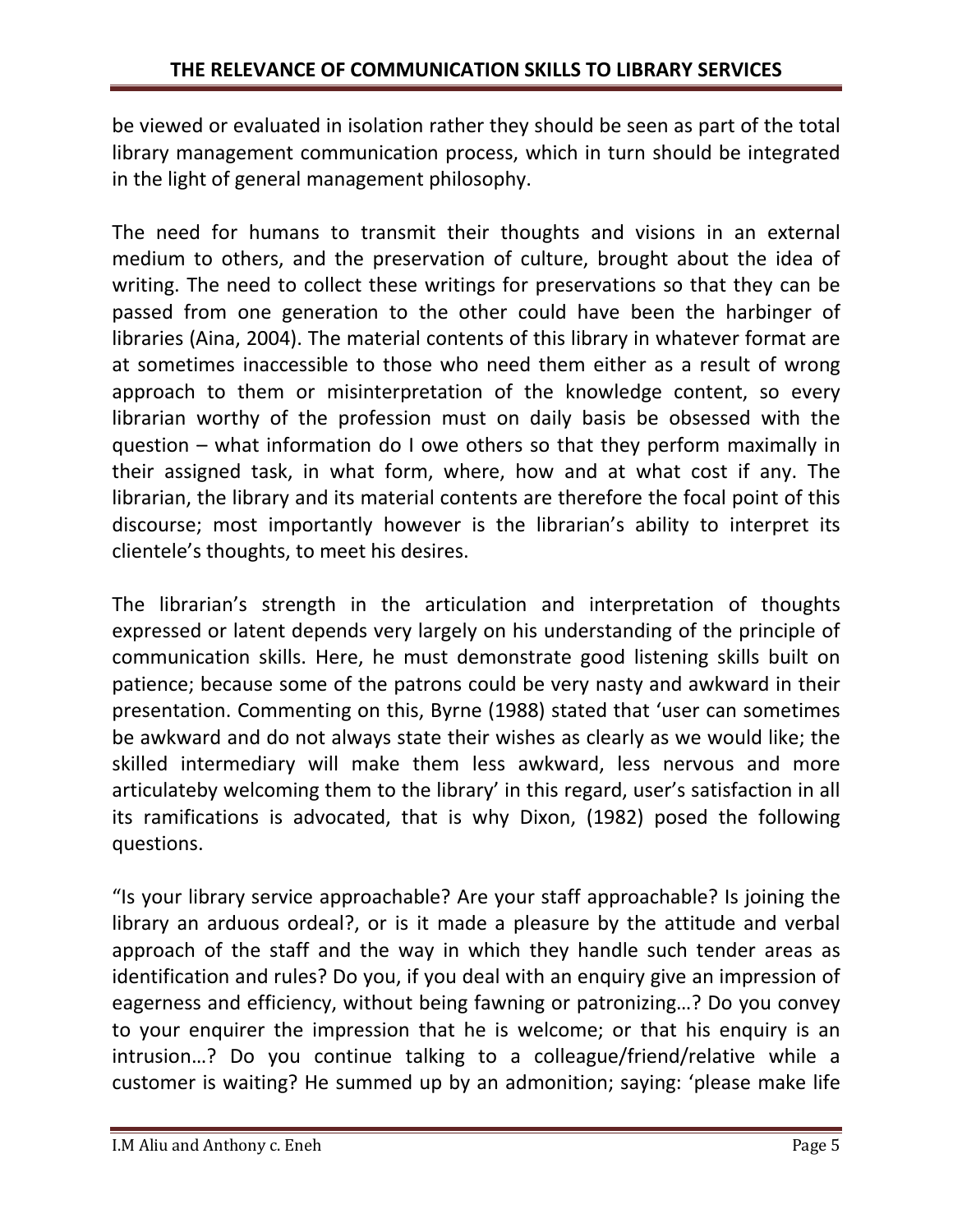easy for your users' if they approach the staff for help, don't bombard them with jargons-class number, charging, Dewey or library of congress and so on for these are meaningless terms to majority of users"

The librarian should therefore, be equipped with the following qualities.

- Possession of calm, welcoming, facial, expression that elicit warmth and readiness to assist.
- Use of a tone of voice appropriate to the nature of the transaction.
- Communicates in a cordial, receptive and encouraging manner.
- Provide the clientele the freedom and relaxed mind to state his information needs in his own best understanding without being harassed.
- Employ open-ended questioning method to encourage the patron to expand on his request.

In the case of students or users seeking information about choice of topic for their project of dissertation writing; be careful in your approach e.g. ask to ascertain:

- (a) How much information required from primary or secondary sources.
- (b) Seek to clarify confusing terminologies in his presentation; on your part, avoid excessive jargons.
- (c) Get background information on effort already made and achievements in that direction; all these will enable the librarian identify gaps, lapses, dearth.
- (d) Suggest windows of access to information available- books, journals, internet services of informal sources.

How much of current text do you already have, do you need current or historical text? The use of communication skills to enhance quality service delivery is not restricted to an aspect of library service; it spans the entire length and breadth of practical librarianship. Take for instance; a clientele who comes to use the university library for the first time automatically becomes a protégé to the reference librarian who knows his onions. This is because such a neophyte who is apparently tip-toeing not knowing where to go and what to do needs helps to take him/her through the library collection. Here the reference librarian will exercise his initiative, reach out to that individual who by all standard is unsure of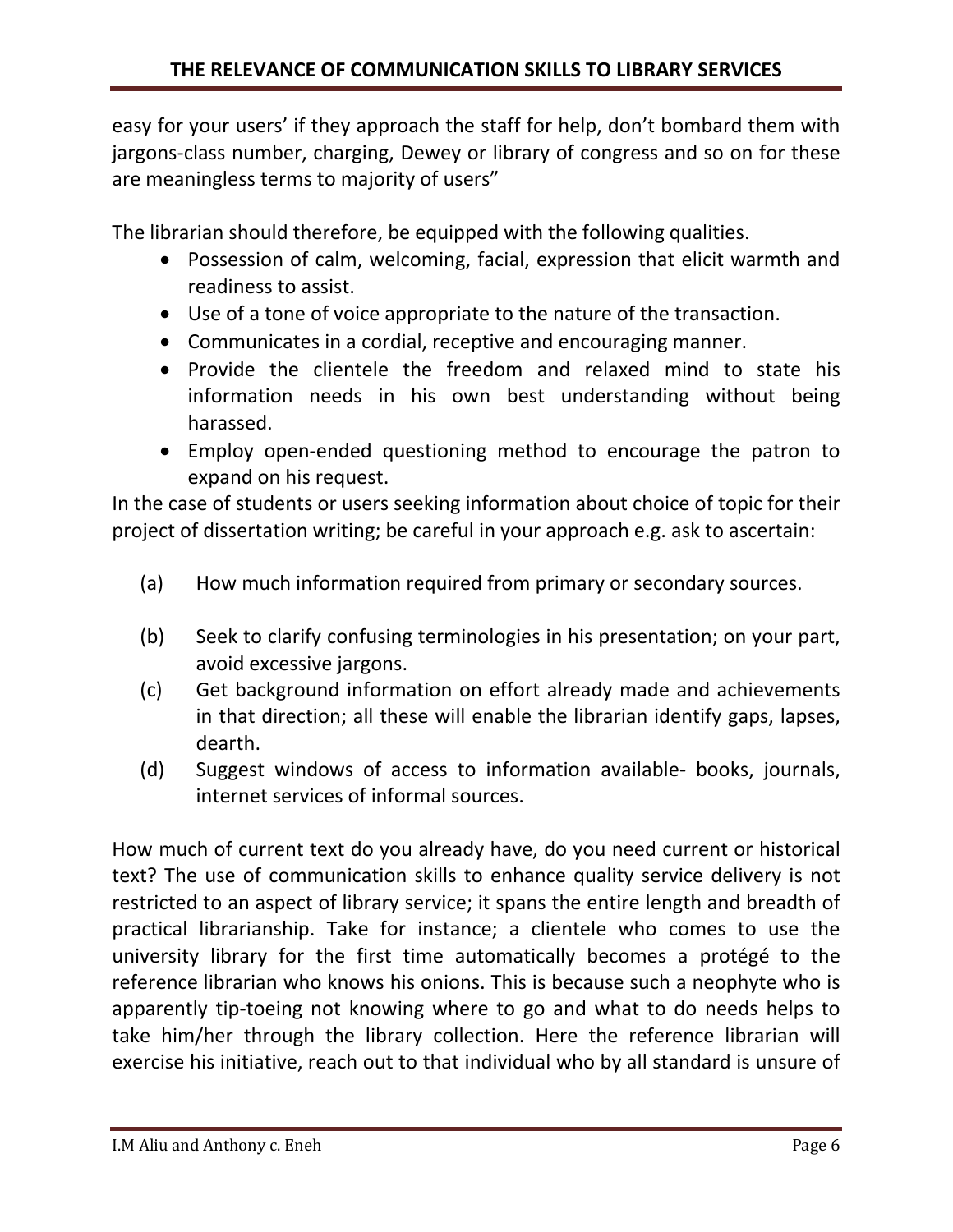where he/she is going though he may know what he wants but not certain of how and where to go.

His (reference Librarian) approach will be Hello! Young lady, how may I help you? Or Gentleman, you need something? With this approach, the user's travail of near frustration will quickly abate knowing that somebody cares. The Reference Librarian must go the extra mile to make available relevant information, as Bakewell (1997) put it "even information that the individual may not know the needs" but exist in the library.

In addition to the above, the Reference Librarian has a lot to do in rendering efficient service to the users with his wealth of good communication skills. As a Reference Librarian he is usually confronted with sundry queries, which demand immediate answers and some that will take some days, while others may even take him outside the library. For answers to queries that take time, he should be civil and persuasive in his approach to the clientele to exercise some patience while he acts speedily to find solution within a minimum time limit. To the patron who appears groping the reference Librarian who is knowledgeable in the skill of communication must be there to give a sense of direction and build confidence in the user. This is because librarianship of the  $21<sup>st</sup>$  century is dynamic and completely devoid of the arm-chair librarianship of the past decades.

Efficient communication skills, begets efficient library services and user's satisfaction. The card catalogue communicates; it is a communication tool that is meant to direct the user who is knowledgeable in its use as a link between him and the sought material. This directional tool does not speak, it is the pivotal role of a skillful communicator that makes them (card catalogue, indexes, abstract, bibliographies,etc) useful as information retrieved which corroborates the possession of communication skills as that "which destroys uncertainty (Newman and Newman,1985). The library as a conservator and transmitter or recorded information and knowledge requires a librarian with deep communication skills to be able to identify, organize, interpret and synthesize his collection to meet the varying needs of his known and potential user. Some of these could be achieved in the use of symbols and directional signs well worded to give the desired message which are aspects of the non-verbal communication skills of the reference unit.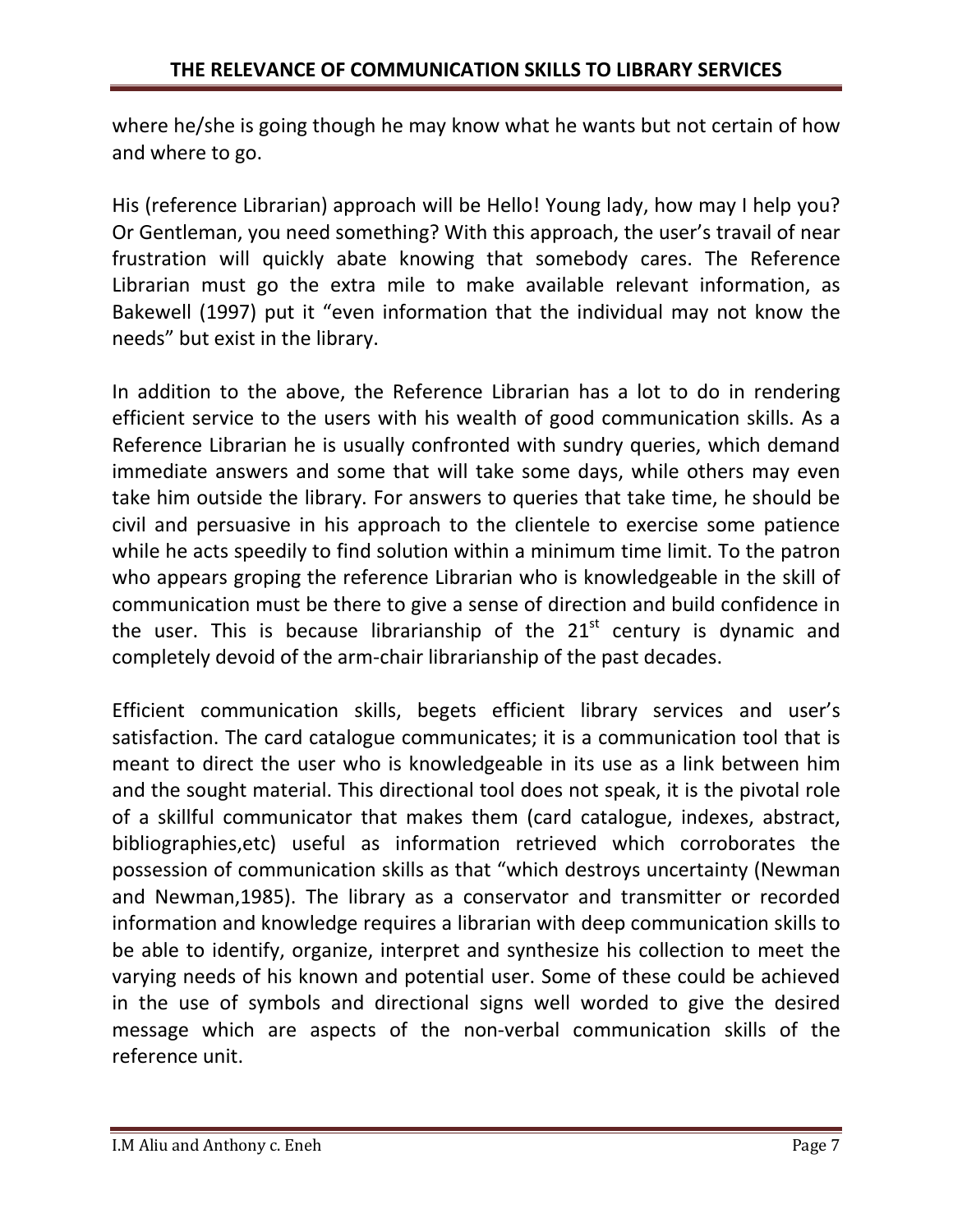The circulation unit of the Library is yet another section which carves an image of a receptionist/Public Relations Officer in an organization that can make or mar the reputation of the organization/library. This is where charging and discharging takes place. This major activity involves the patron's direct contact with the library staff. It is indeed the image-maker of the library. The circulation Librarian in charge of this section must possess a high level of communication skills to be able to handle patrons of different shades of character. So the librarian must be tolerant, humane and pleasant in handling many problems that emanates from users awkwardness in their request, approach and use of the library resources.

Here the registered users borrow materials for photocopy and home use which are supposed to be handled with care and returned with a given time frame. Such is not usually the case as materials given out on loan are sometimes misplaced/lost, torn or not retuned at the date due. All these are challenges which the circulation librarian will have to deal with from time to time. For a lost book, explain in a subtle manner why it is necessary for the user to bear the brunt of replacing the lost book. Call the user of a lost item into your office; ask him/her thus; supposing every user who damages or misplaces a library material is allowed to go free without a penalty of replacing the lost item what happens to the entire collection subsequently? His answer is most likely to be that the collection will eventually be depleted and decimated. By this approach, he/she will not see your action as punitive rather as a necessary corollary of his carelessness and thus would feel justified to replace the lost item for posterity. If librarians imbibe this culture of civility and homeliness in their daily conduct of library affairs and transactions; the hybrid library (library without walls) which is fast becoming a threat to the orthodox library services (confined within the walls) will continue to be a Mecca to all and sundry. So this culture of civility and homeliness when built on the foundation of effective communication skills will make library service most attractive to patrons.

The summary of etiquette requires of the staff at the circulation desk demand that they must at all times be cheerful. This is because the routine of charging and discharging of books, issuing of library tickets, clearance for graduating students, retiring staff all engender a great deal of social interaction and effective communication skill is a key to effective service delivery.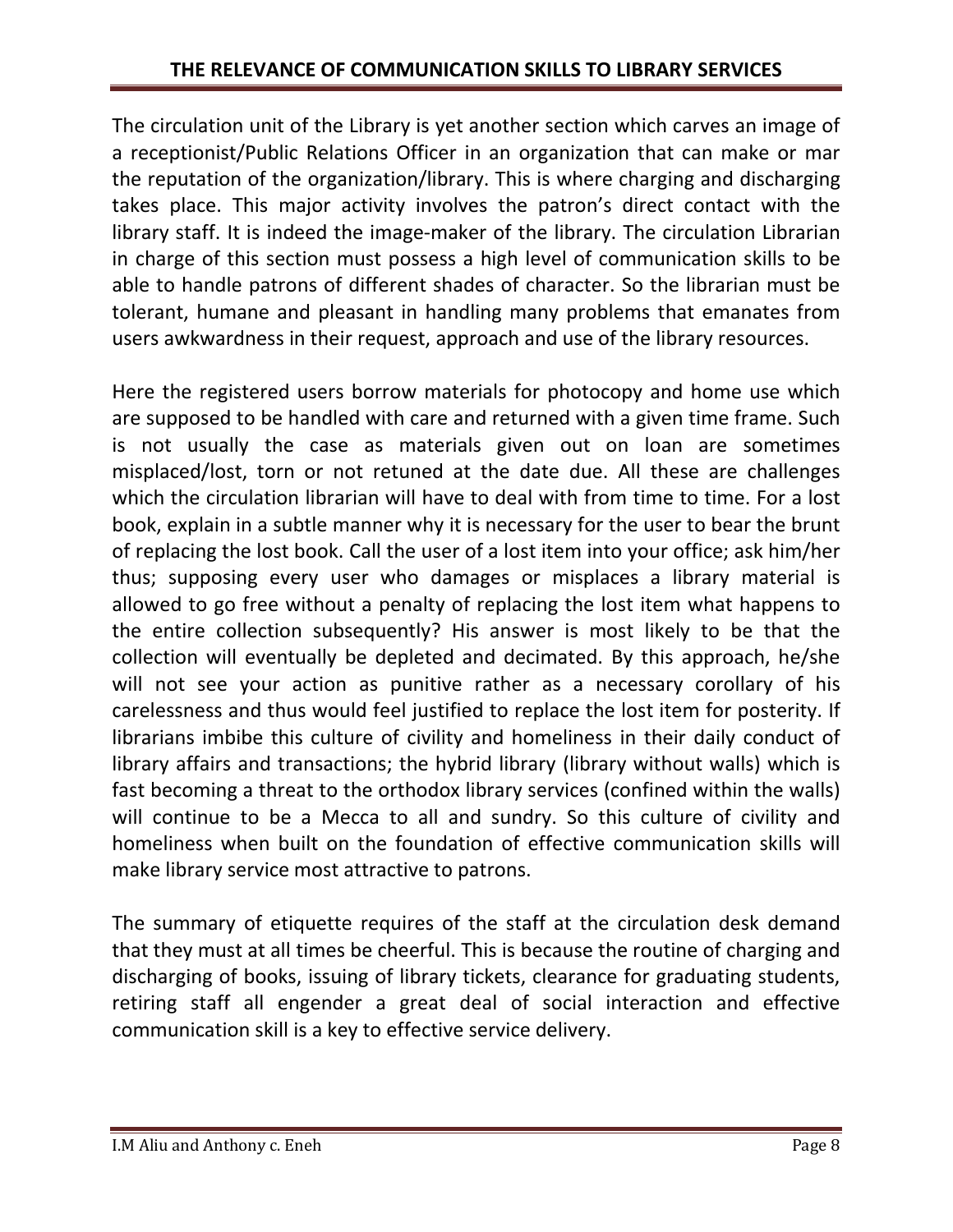It is necessary to remark here, that though greater part of this discourse has been spent on communication skills as expressed in the human person, i.e. (oral or verbal communication skills); we also have such skills expressed in form of nonverbal medium, i.e. written communication which could be formal or non-formal. All these are expressed in signs and symbols. Take for instance, the library cheekpoint, which marks the first contact with the patrons. It has been observed over time, especially within the academic library (University, Polytechnic or College of Education) that a greater majority of the patrons are mostly undergraduates. With the accompanying juvenile delinquency of these breed of clientele the porters and security personnel at the checkpoint are daily inundated with varying degree of awkwardness expressed in their tongue, mode of dressing, manner of approach; breaching library rules and regulations, etc.

To reduce this awkwardness in their approach to library services, the following signs, symbols and tags when laid out at the checkpoint and other strategic places will help reduce or correct such awkwardness.

- Dress the way you will be addressed
- Silence is golden
- Keep your private part private
- Your chest carries the milk of the Nation's future President, cover it up
- Close the door gently behind you
- Use of cell-phone is prohibited in the library. Please don't bring them in
- Snacks, water and other food items are not allowed in the library
- Bags are kept at owners risk
- Books are meant for reading don't abuse them
- Don't put valuables (Money, cell-phones, etc) in your bags
- The librarian is your friend, see him.

If you have ever stopped over at the check point of any library to observe interaction between the porters/security personnel and users, you will be amazed at the enormity of challenges the porters face. You will then better appreciate the presence of a Reference desk-manned by a Librarian who must be gifted with innate patience and tolerance to deal with juvenile delinquency armed with good communication skills. So the library management must as a matter of policy tailor the activities at the check point with the reference librarian at all times; as this will help to check the overzealous security personnel who sometimes arrogate to themselves "checkpoint librarian" by harassing users. In addition to the above,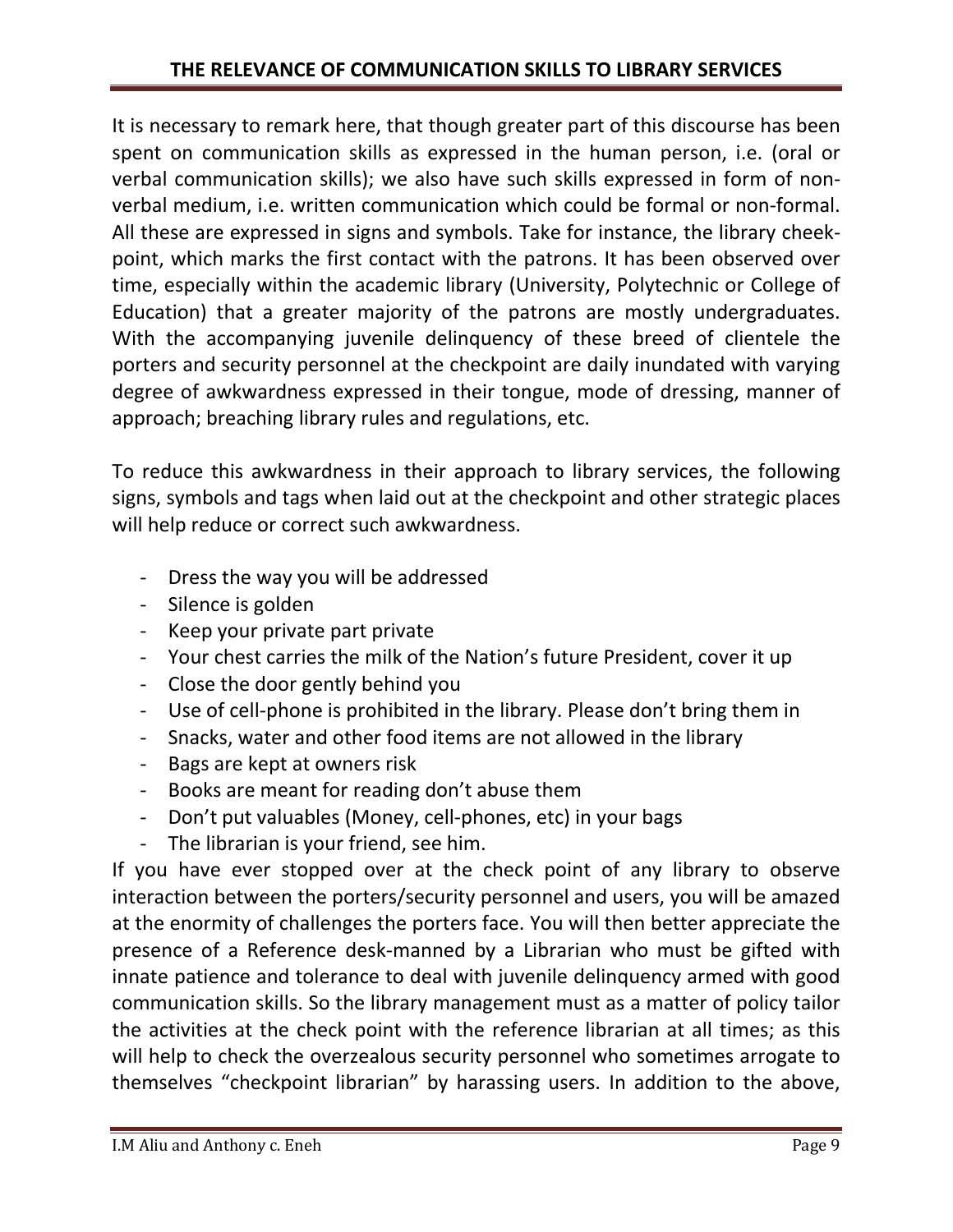the library management may be constrained to employ some soft-sell humor especially in volatile situation that can likely generate tension amongst patrons (Garvey 1969). Take for instance, if a user frowns at library management decision on "fines" overdue fines, penalty for lost items, replacement of lost books, etc, a bulletin boardor posters might be put up saying:

"we know that you are decent so you don't steal, but…"

"To serve you better, help replace lost books"

"The library management will reward you handsomely with… for using our material well"

The effect of such eye-catching captions is to help douse tension, create a sense of humor and relaxed disposition towards staff and materials.

## **Conclusion**

From the discussion above, we have seen that possession of good communication skills is neither restricted to a section of the library nor is it restricted to some librarians; but a veritable weapon towards conducting the business of managing users, using them well and even evaluating yourself against the attainment of organizational goals. The realization of organizational goals are therefore dependent on a network of harmonious internal relationships between staff, built on effective mechanism of good communication skills directed at their patrons expressed or latent.

The library as a conservator and disseminator of recorded knowledge and information would have lost its bearing in the scheme of providing access to its huge resources; if bereft of the right caliber of persons with the possession of robust skills and qualities of creating unfettered access to its content